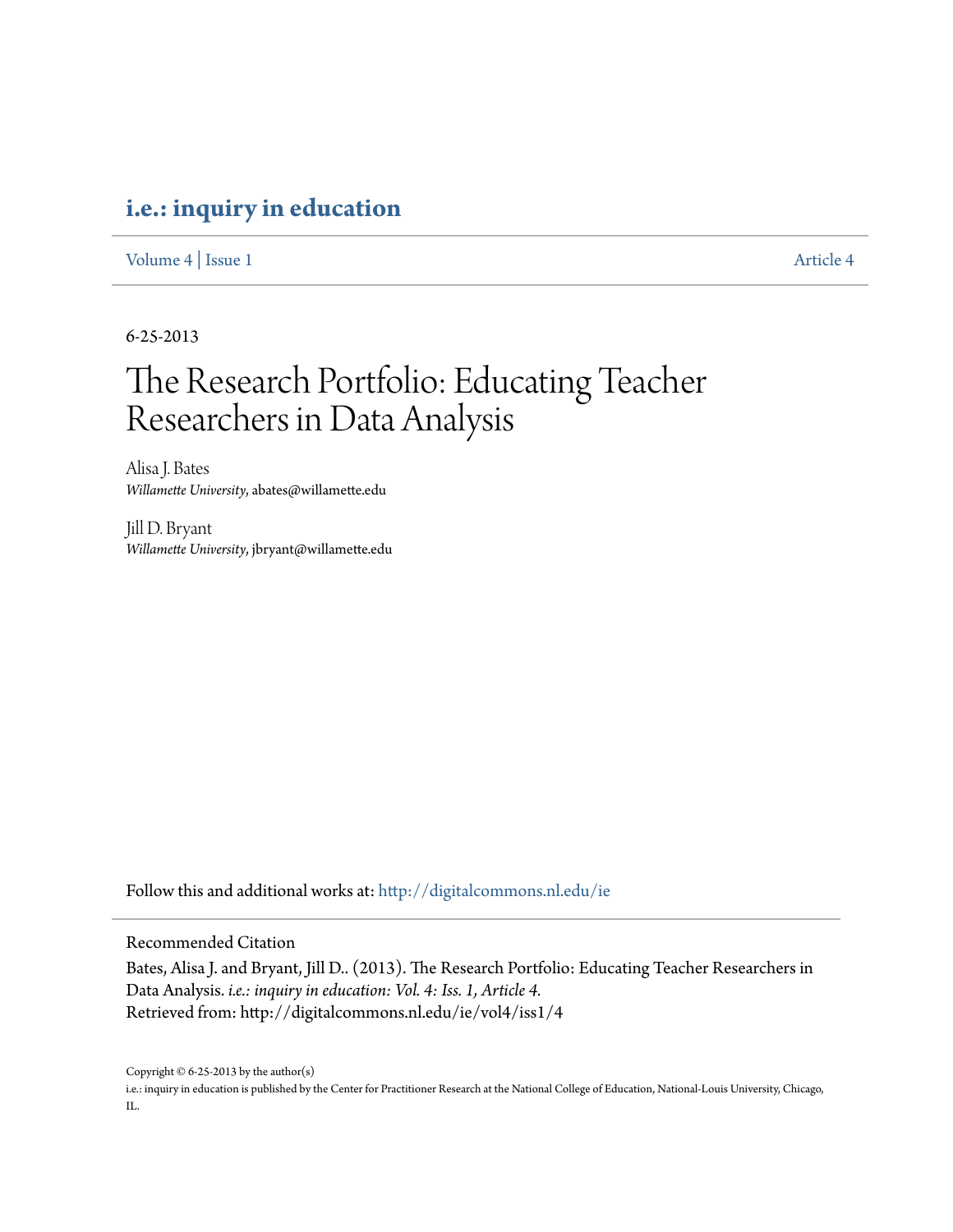# **The Research Portfolio**

## **Educating Teacher Researchers on Data Analysis**

## Alisa J. Bates and Jill Bryant

*Willamette University, Salem, USA* 

Teacher research is something that we (the authors) have found inspiring and renewing throughout our teaching in public schools and higher education. In the teacher research course sequence in our Masters of Arts in Teaching (MAT) program, candidates in our year-long course would inevitably ask the question, "What am I trying to do?" during their data analysis each spring. They found it challenging to make meaning of the collection of data they had amassed

during student teaching. In an effort to build a stronger connection to the process of teacher research analysis for our candidates, we began to search for early, more effective ways to engage them in analysis. Our desire was to help candidates better understand the purpose and focus of analysis and to alleviate or reduce the frustration and confusion that often overwhelmed and clouded their view of the teacher research

Our desire was to help candidates better understand the purpose and focus of analysis and to alleviate or reduce the frustration and confusion that often overwhelmed and clouded their view of the teacher research process.

process. We did not want our candidates to walk away from this experience thinking teacher research was too abstract, too hard, or too time consuming to become part of their initial career experiences as teachers.

Therefore, the purpose of our research, from 2007-2011, was to study the design and implementation of this newly developed assignment, the research portfolio (Cochran-Smith & Lytle, 1993, 1999, 2009). While we realize that there are many ways to introduce active engagement in teacher research, we wanted a process for teaching analysis that was practical, hands-on, and as relevant to day-to-day teaching as possible. Thus, our research question became, How does the research portfolio assignment support candidate learning and engagement around teacher research data analysis? The research portfolio was designed to help candidates practice the art of data collection and analysis during the first semester of the course sequence in order to prepare them for conducting their own teacher research project during the spring semester course while student teaching.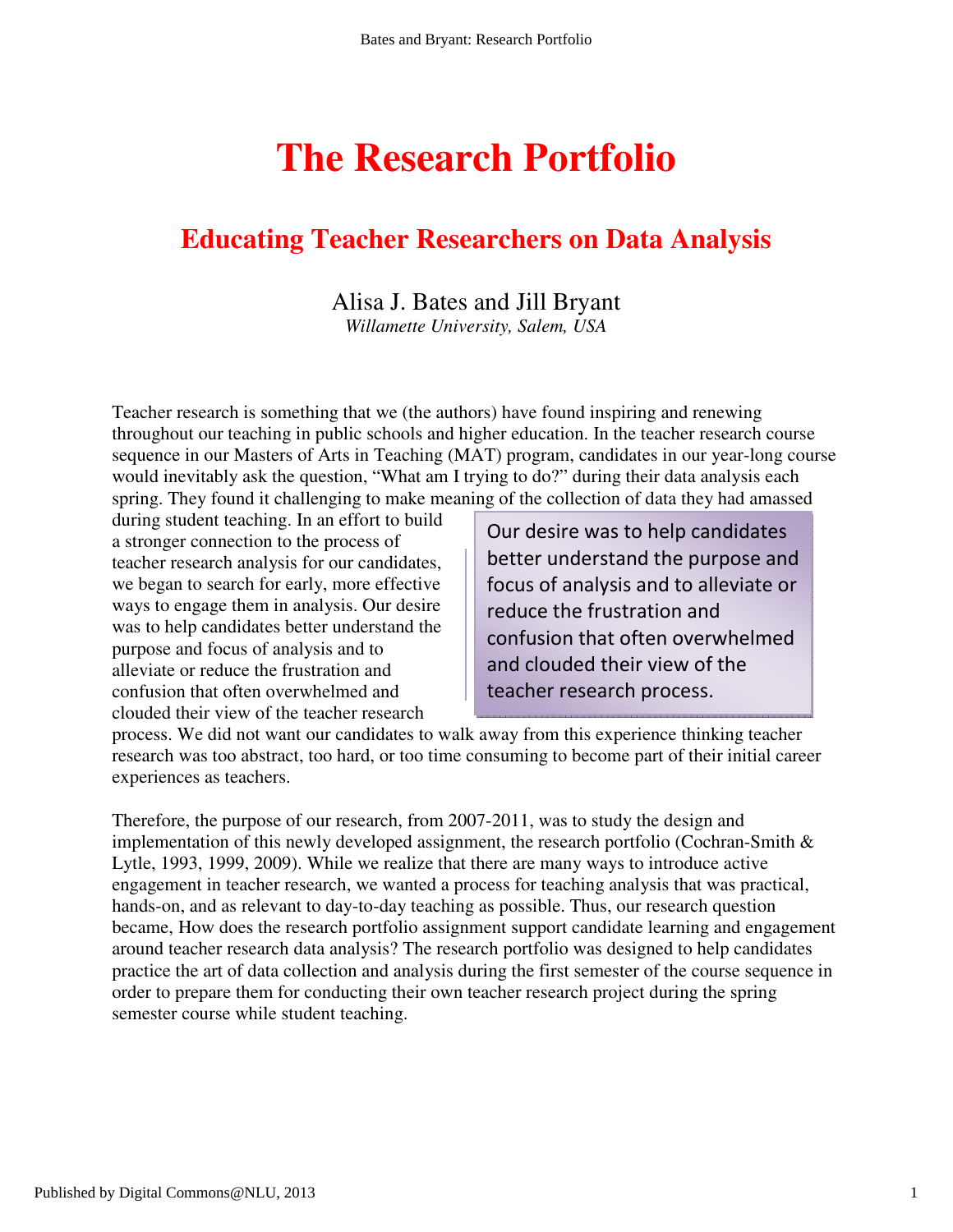#### **Our Philosophical Approach to Teacher Research**

As teacher educators, three key elements of our shared philosophical stance have driven the design and implementation of this project: (a) the transformative role teacher research has the potential to play in one's practice, (b) the significant impact reflection can have on a teacher's career, and (c) the importance of teachers having tools to facilitate ongoing analysis and articulation of related learning. A description of our foundational beliefs that guided our choices related to the research portfolio assignment—both practically and theoretically—is provided in the following section.

#### **Teacher Research**

There are varied purposes for teacher research in the literature with goals that differ by audience, including the opportunity for teachers to improve professional practice (Auger & Wideman, 2000) and encouraging the development of transformative practices around social justice issues (Cochran-Smith & Lytle, 1993). We view the teacher research process as an active, inquirybased learning experience where teachers are empowered to ask questions about their classrooms and respond to their students' learning needs and experiences in proactive and responsive ways (Caskey, 2005; Dana & Yendol-Silva, 2003; Hubbard & Power, 2003; Phillips & Carr, 2010; Shagoury & Power, 2012). Candidates are encouraged to consider their own attitudes towards what is happening in the classroom, focusing attention on the dispositions of teaching (Lattimer, 2012). As a result, we are guided by the view of teacher research as a form of self-study: "selfstudy research is: personal situated inquiry, critical collaborative inquiry, improved learning, a transparent and systematic research process, and knowledge generation and presentation" (Samaras, 2011, p. 10). These components frame our course and our expectations for candidates' final projects, and are the lens through which we view the outcomes of our teaching.

For many candidates, teacher research requires a paradigm shift—in perception of what it means to do research, as well as in the way educators think about teaching because of the focus on inquiry as a fundamental aspect of practice. An inquiry stance towards teaching focuses on identifying classroom problems, collecting and making judgments about relevant data, and modifying practices to result in improvements in teaching and learning (Green & Brown, 2006; Shagoury & Power, 2012). Engaging in this kind of work is often seen by candidates as an extra element of teaching rather than a fundamental aspect, and is seen as taking time and resources away from the focus on the clinical, practical aspects of the job (Poetter, 1997). Navigating this tension is one of the first, but not the last, steps that teacher educators must take to move conversation about teaching inquiry forward (Sugishita, 2003).

#### **Reflection for Preservice Teachers**

Our hope was that the research portfolio would provide our candidates with a rich and practical picture of the teacher research process prior to beginning their intensive projects during the second semester. A foundational element of teacher research is a notion and reliance on a model of reflection that encourages teachers to think deeply and carefully about the evidence they gather from the classroom (Dana & Yendol-Silva, 2003; Shagoury & Power, 2012). Like Chant,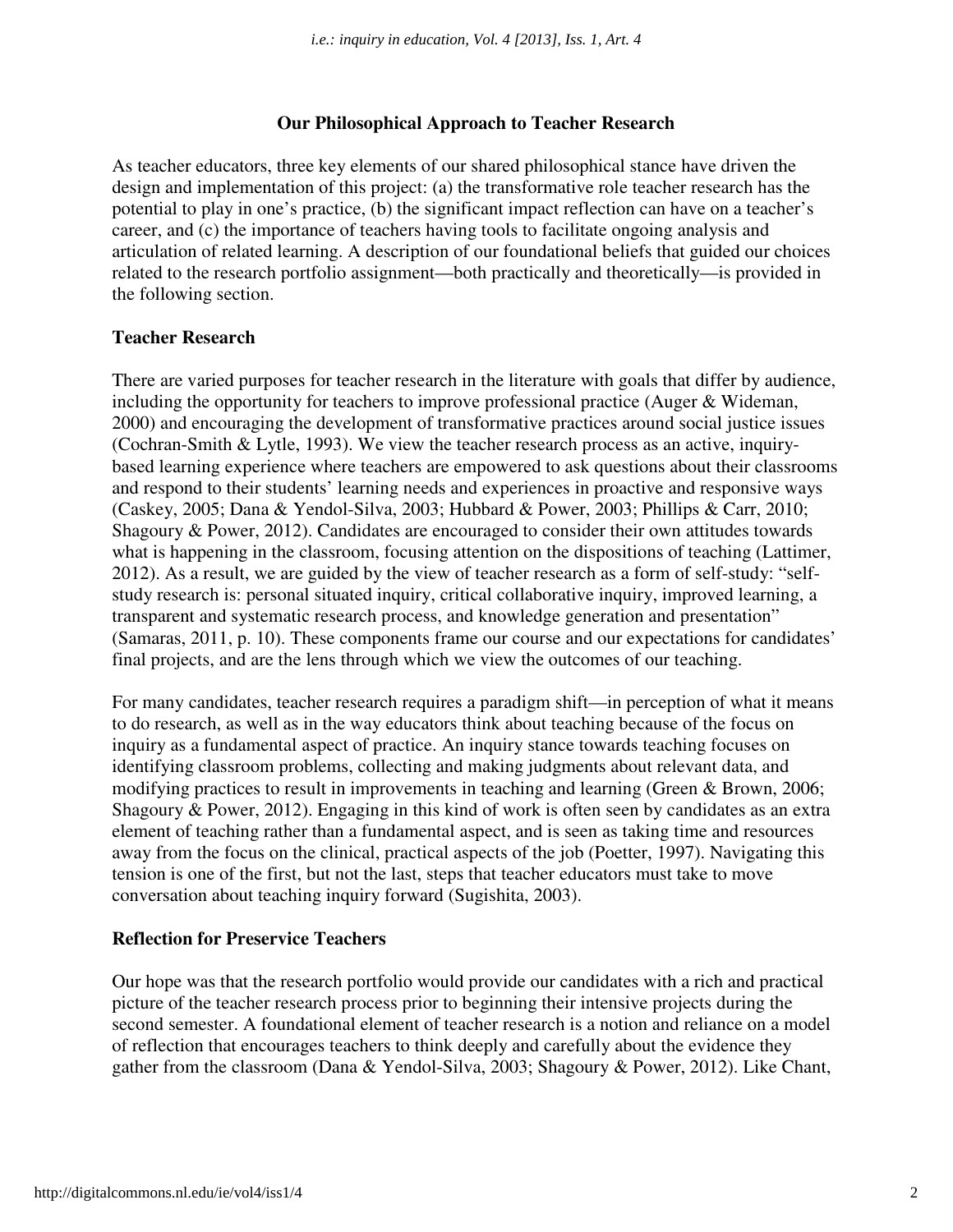Heafner, and Bennett (2004), we found that our candidates viewed reflection as an idea and activity "imposed upon them instead of a self-directed, learning activity" (p. 35).

We sought an approach that encouraged early, developing forms of reflection in a program and that often privileged product over deep thinking about beliefs and process.

There remains a need to develop strategies for teaching and modeling reflective practices within teacher preparation coursework that help candidates to take ownership of the process, and we felt that this project would provide this focus (Gelter, 2003; Grimmett & Erickson, 1988; Schon, 1987). Schon (1987) reminds us that reflective practitioners repeatedly and regularly question and respond to changes and interpretations of learning in the classroom. We sought an approach that encouraged early, developing forms of reflection in a program and that often privileged product over deep

thinking about beliefs and process. It is our view that the combination of teacher research, portfolio methodology, and reflection would provide just such an opportunity for our candidates.

#### **The Portfolio Method & Process**

We needed a strategy that would allow us to further our candidates' understanding of data collection through a focused process that supported their analysis experiences throughout their field experiences. Watson and Wilcox (2000) urged educators to:

[. . .] select, and collect in one place, artifacts from their work which represent the daily conventions of their practice, and then, in the hermeneutic tradition, do a close reading (or annotation) of them. The interruption afforded by the method promotes a deeper understanding of self and of the meaning inherent in particular practices. (p. 64)

In the mindset of this model, we worked to find a medium that would lend itself well to the development of these collections with reflection encouraged through "close reading." Portfolios can help preservice teachers gather, assemble, and construct meaning from significant data in their learning and teaching lives (Antonek, McCormick, & Donato, 1997; Lyons 2008; Zeichner & Wray, 2001). A strategy that would help organize and build reflection on the data collection experience was key to the success of this project—and help our candidates learn more about the influence that careful attention to data collection could have on their work because of the insights it can provide to otherwise missed elements of the classroom experience (Green & Brown, 2006).

Drawing from the literature on documentation and portfolios, we sought to have our candidates regularly collect data from practice that informed their understanding of the classroom, to write about these data, and to regularly reflect on their teaching experiences and learning about teaching. Philosophically, we agreed that engaging preservice teachers in the process of identifying and selecting data related to their teaching and learning, analyzing the data, and then presenting the data in a medium and structure that has meaning to the teaching candidate has the potential to improve practice (Bullar & Bullock, 2002; Hong & McNair, 2003; New, 2003; Turner & Krechevsky, 2003). Practically speaking, we knew that data coding and analysis are a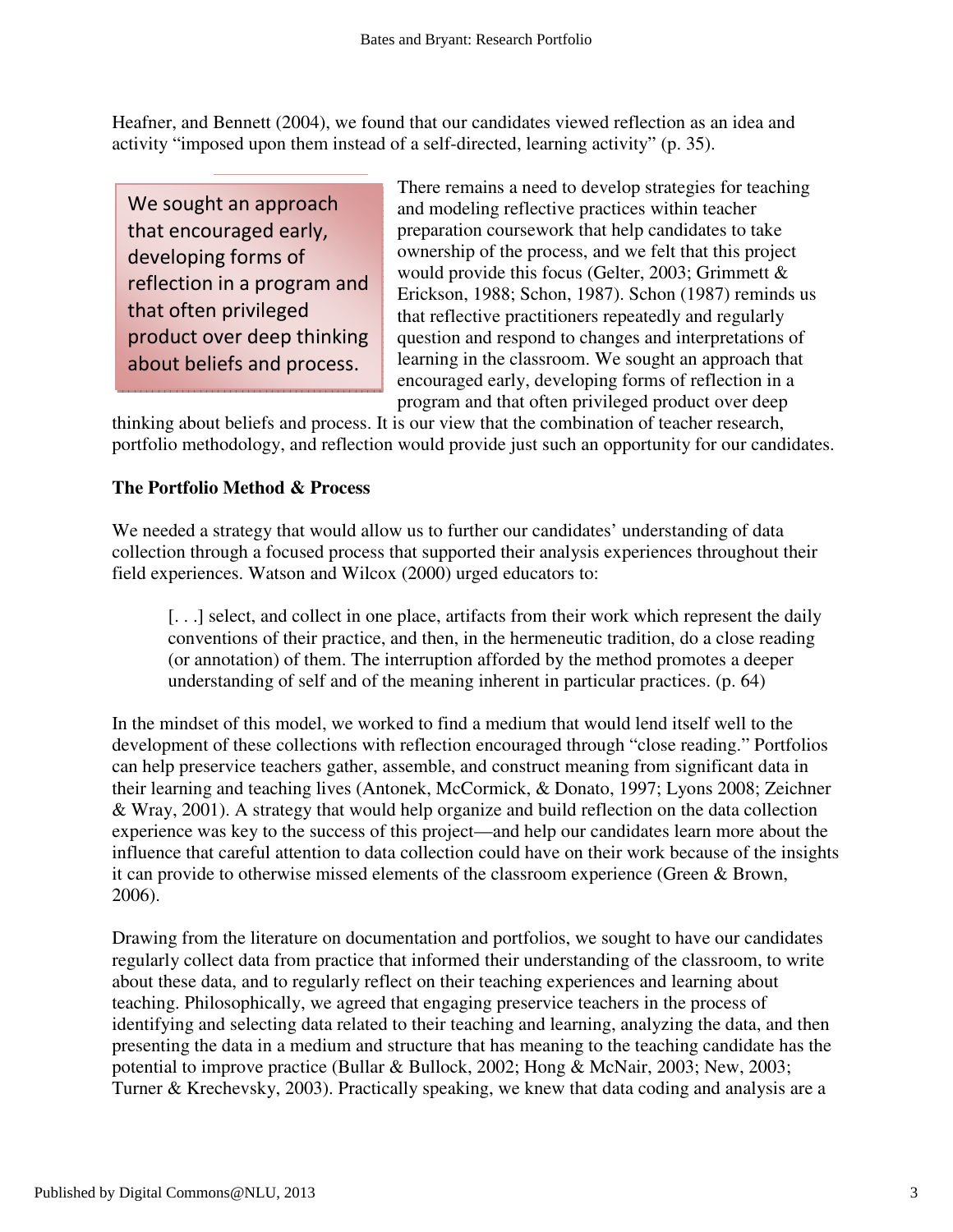process that is often "foreign to most teachers' daily work," so we wanted to develop an approach that would provide "considerable instructional scaffolding" for candidates to be successful with these skills during their spring semester student teaching experience (Sugishita, 2003, p. 4).

#### **Research Methods**

#### **Context of Study**

This study took place at a small, liberal arts university within a 10-month Masters of Arts in Teaching (MAT) program where candidates spend the bulk of the spring semester in the field completing their student teaching. As stated earlier, the teacher research course sequence spans two semesters. During the fall semester, candidates spend 3½ days a week in courses on campus, one of which is Teacher Research 1. During the latter half of the fall semester, candidates complete a practicum field experience where they begin observing and then teaching a teacher work sample in a K-12 classroom. We sought to capitalize on their early experiences in the field as a place to begin collecting data and documenting their learning as teachers through our assignment of the research portfolio. For the two years preceding this research project, we conducted our own preliminary informal teacher research and refined our expectations and outcomes on the basis of feedback from candidates, from our collective discussions as instructors, and from our individual reflections on the process. All of this led us to study our design and use of research portfolios as a method for enhancing our instruction of research methods.

#### **Participants**

The data in this study come from two main sources: candidates and instructors. The typical cohort in this program has ranged from 67-80 candidates each year for a total of approximately 300 candidates over the course of the four years of data collection. The candidates range in age from 22 to 50+ with the average age of the cohort each year in the mid-late 20s. All candidates have an undergraduate degree in a relevant field they plan to teach and come to our program from varying collegiate and work backgrounds.

As instructors, the two of us have multiple years of experience with the teacher research course sequence (both here and at other universities). As instructors, we chose to research our own practice in this particular course sequence to help model the teacher research process for our candidates. This also allowed our candidates an interesting lens into our general practice as teachers—how we responded to the formal and informal feedback they provided us as our students, as it informed our practice.

#### **The Actual Research Portfolio Assignment**

The research portfolio is a tool we use to help candidates identify and investigate broad topics of interest (e.g., cooperative learning, classroom management, school policy, issues of equity) during their practicum field experience and first semester coursework. Throughout the semester, candidates collect data from MAT coursework and field experiences as a way to explore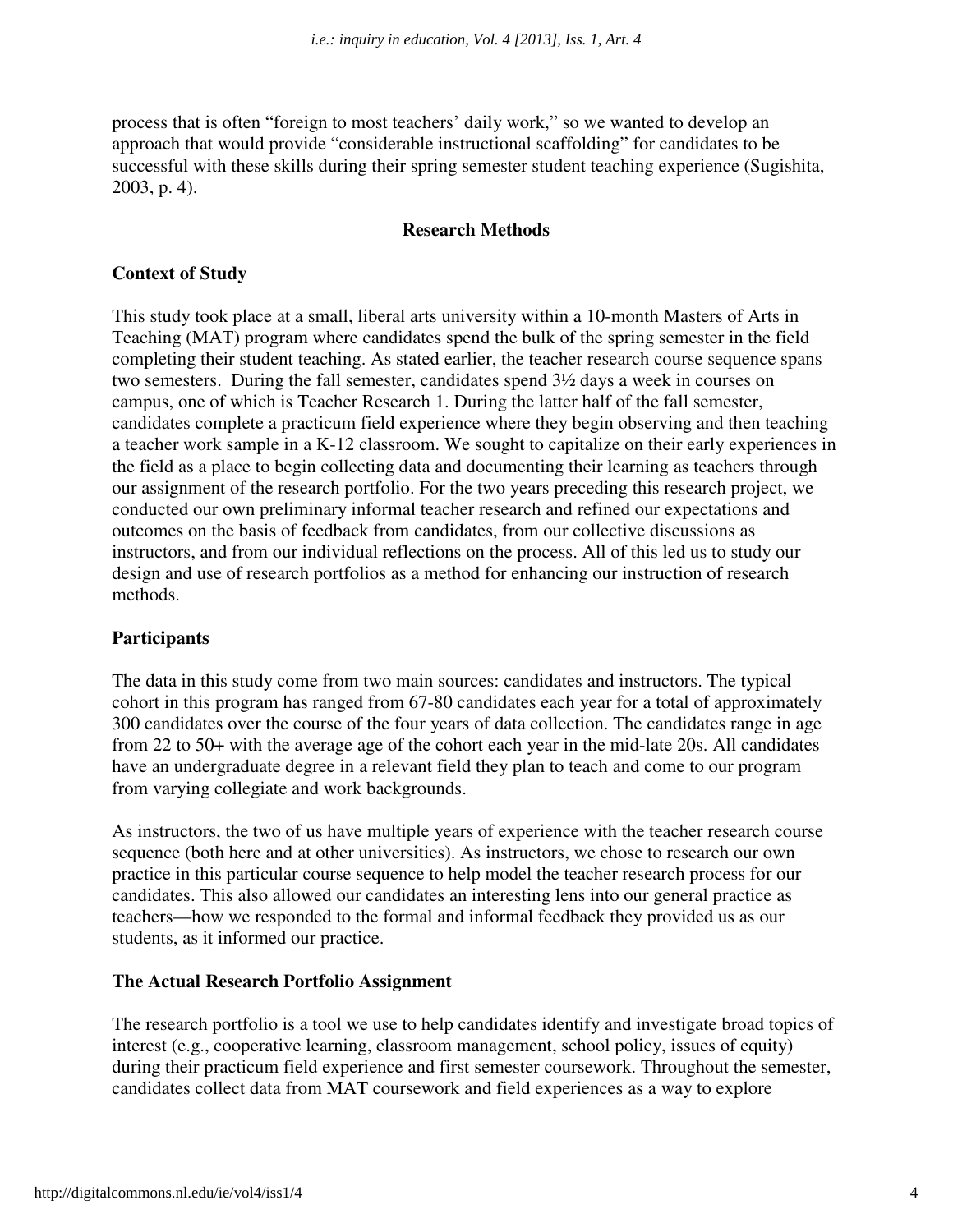questions and gain practice in this "mini teacher research project." The assignment is designed to model the data collection and analysis process that can facilitate the teacher research process in a small and manageable way. The focus, format, organization, and structure of the collection process lead to the data analysis process completed at the end of the semester. In addition, this assignment is structured to help candidates prepare for the design and completion of their research projects in the spring. Possible data that candidates were encouraged to collect included the following: pictures from MAT classes, pictures and student work from field experience classrooms, MAT course assignments, journal observations and reflections, lesson plans, assignments, tickets to school programs, notes to and from students, colleagues, letters to parents, and students' art.

The research portfolio consists of the following elements:

- *Focus:* Candidates select broad topics of interest related to schools, students, teaching, and learning (e.g., the integration of art in math, cooperative learning groups, writing in science).
- *Data:* Using their selected topics as a focus, candidates collect data throughout the semester from their MAT coursework and practicum sites that represent their thinking about selected topics. The final product includes 20-30 of the most significant data collected throughout the semester.
- *Format:* At the end of the semester, candidates decide the most appropriate medium to organize and present data, (e.g., binder, PowerPoint, multimedia).
- *Analysis:* Candidates organize exemplars of their data by themes that emerge using a grounded theory approach to analysis (Glaser & Strauss, 1967). Brief written statements articulating the connection between the artifact and the theme are included.

As a result, our research question focused on the following: How does the research portfolio assignment support candidate learning and engagement around teacher research data analysis? This provided us with a focused lens on candidate learning as well as our candidates' engagement with a complex task and mental frame of reference for teaching performance.

#### **Data Sources and Analysis**

Our research question focused on the following: How does the research portfolio assignment support candidate learning and engagement around teacher research data analysis?

All of the artifact-based data collected for our study have been in the context of our normal instructional practice because we wanted to model the teacher research process for candidates in a way most similar to what they would be doing during their student teaching. The data we collected include: (a) four years of lesson plans for a total of eight course sections (including multiple sessions each year that we co-taught to all students); (b) eight syllabi and many emails from course planning; (c) assignment reflections, completed in and out of class; (d) e-memos (memos of their ongoing analysis and progress submitted electronically twice each semester, approximately 1100); (e) exit slips,

student pictures, and student surveys completed in class on particular activities or themes in our data; (f) two Survey Monkey surveys that looked more holistically at our data and encouraged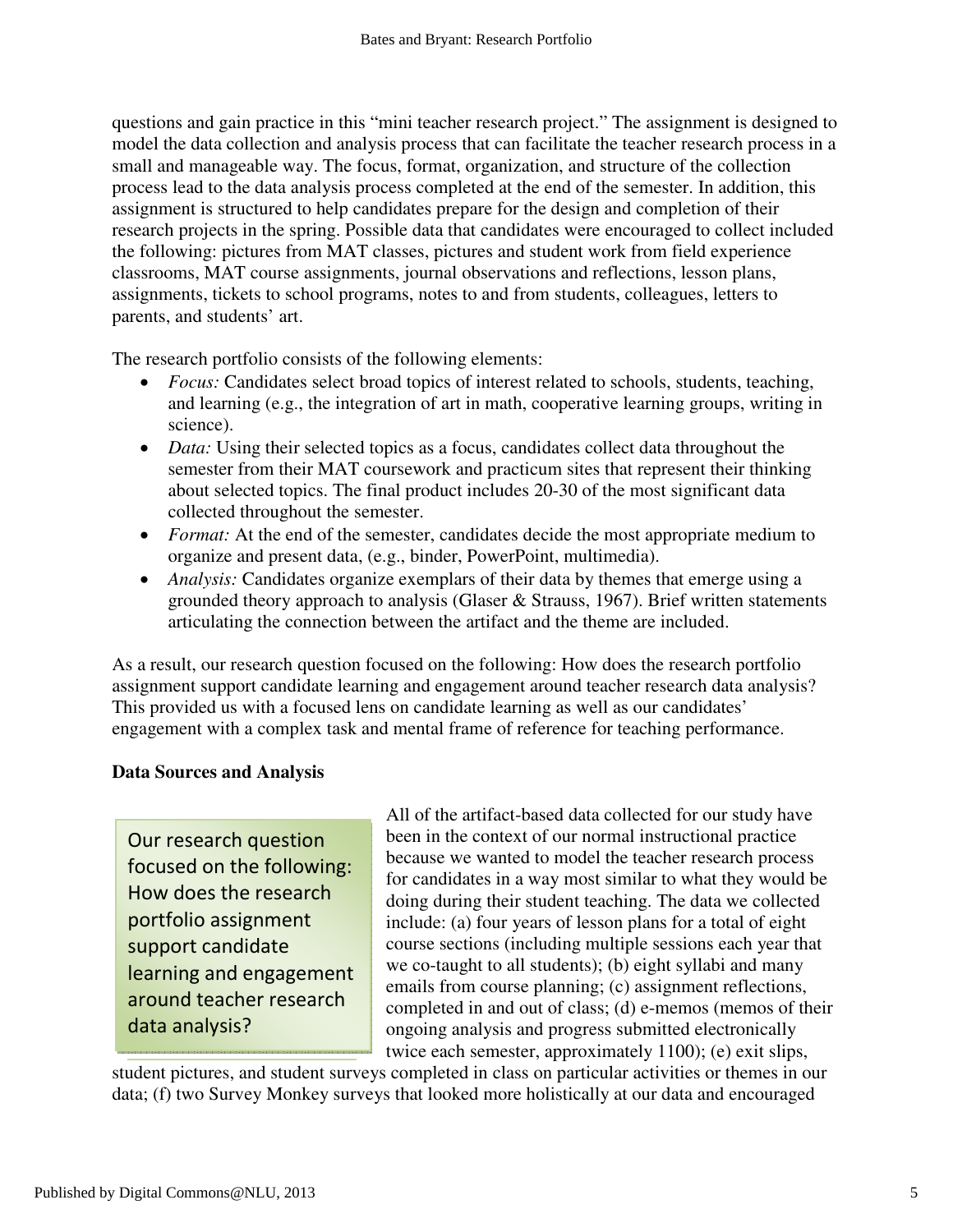anonymity; and (g) examples of candidate research portfolios (one per candidate). The research portfolio assignment was completed by candidates at the end of the fall semester; however, data were collected during both fall and spring semesters as we taught the second course in the sequence which supported our candidates in conducting research while student teaching.

The analysis of our research project involved a grounded theory approach. We used a cyclical method across each of the four years of the study (Glaser & Strauss, 1967), where we constantly visited and revisited our data in light of new experiences in classes, feedback from candidates, discussion notes among instructors, and our own reflections on our outcomes in the course. We met monthly to review the materials and achieve agreement about trends in each set of data. We always started with the data provided by candidates as we sought to identify categories that allowed us to look at the patterns and trends in candidate feedback and experiences. From this foundation, we then included our data from the instructor perspective to refine, clarify, and challenge the findings and themes that we identified from the candidate data. We also engaged in a process of working with the data that allowed us to analyze our own course data but also to create portraits of each other's course data sets so that we had both insider and outsider perspectives on the data to compare. Candidate data were then revisited to ensure consistency with the instructor perspectives and to further refine the themes that were identified. A complex matrix was then created that sought to reveal similarities and differences between the focal groups identified through the initial data analysis (Miles & Huberman, 1984). Because we engaged in this project as teacher research on our practice, we also used the emerging findings from the data to continue to build our course activities and the research portfolio assignment to better meet the needs of candidates throughout the study period.

#### **Findings**

Our data set has given us the opportunity to explore the research portfolio and related teacher research instructional issues from many perspectives. The most useful finding from the data analysis process over the last four years has been learning about the strong reactions our candidates have to the four elements of the research portfolio (focus, format, data collection, and the analysis process). In this paper, we chose to focus on this main finding and explore what it means in detail for our instruction and for our learners. The data illustrate that these reactions fall into three categories of learners that roughly correlate performance (both in class and on the final assignment) with engagement. We have defined these categories to be: (a) willing learners, (b) committed strugglers, and (c) dissatisfied learners. (Please note: these terms are used to describe candidates' engagement with the activity and not the individual character of the candidates.) Throughout our data set, this presentation appeared in each type of data we collected from our practice and was reflected in our students' learning and work. This section looks at each type of candidate learner and cites characteristics typical of candidate responses to the research portfolio assignment as well as their learning outcomes.

#### **Candidate Responses to the Experience and Assignment**

**Willing learners.** We refer to those candidates who easily and eagerly engage in the research portfolio process as the "willing learners." Approximately 50% of the candidates fall into this category and remain there across the year. These are the candidates who automatically react to the four elements of the assignment in a positive and agreeable way. They learn that teacher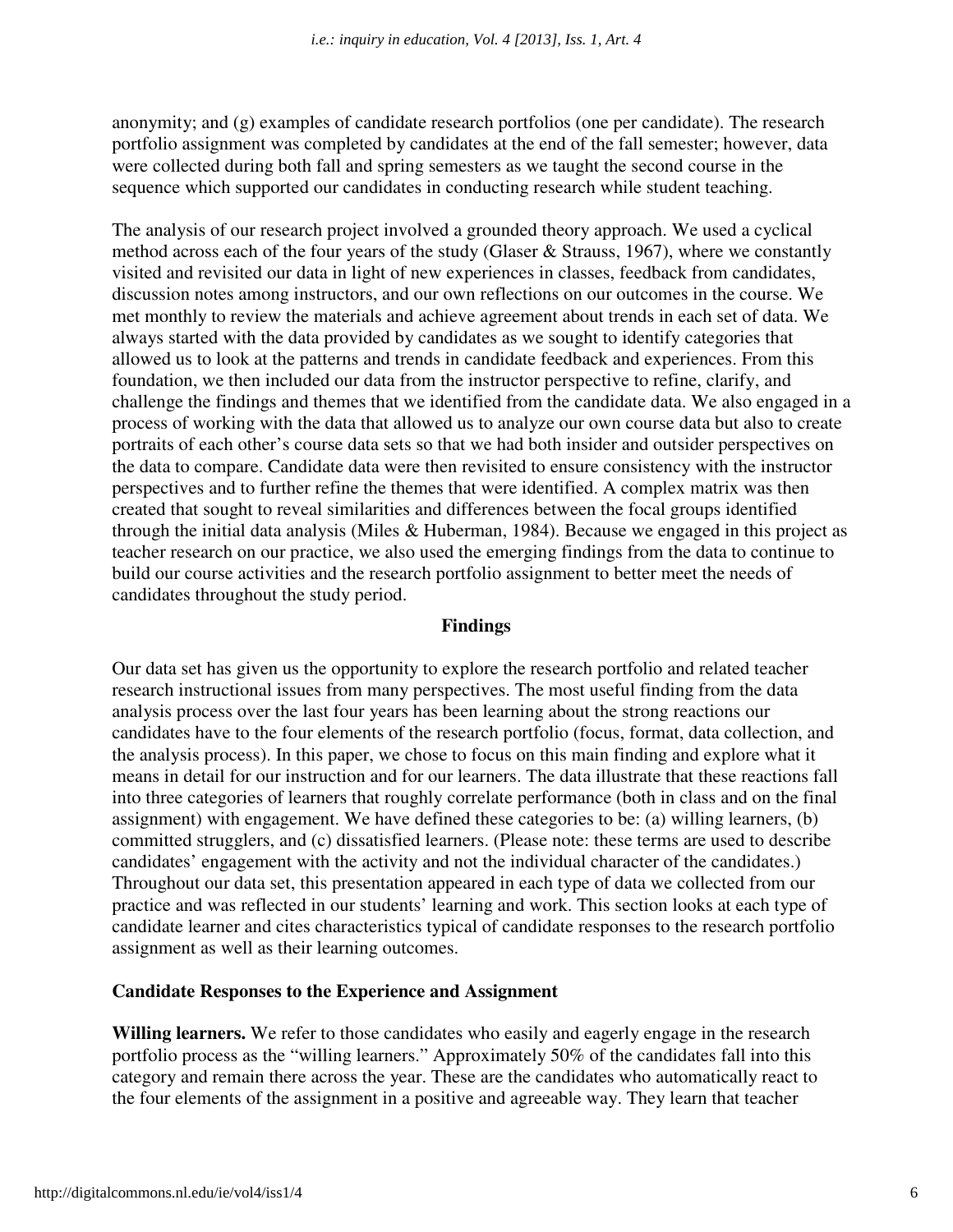research analysis is an ongoing, open-ended enterprise and are comfortable with this view. When it comes to determining a focus for their research, they generate topics easily and early in the semester. They appear to have many interests and are excited to select one and explore it in their fall practicum classrooms. As one candidate wrote at the end of the year:

This project [research portfolio] has not felt like "work" to me because I genuinely love to read and want students to share that love. The students and I connected through books via this project. When I do have my own classroom, I want to look for ways to cultivate the excitement and relationship with my students that has been a result of this research [portfolio] project.

The willing learners "trust" that we have developed an assignment that is workable and useful, so they do not outwardly question or challenge the assignment guidelines. They are happy to go along for the ride and see where they end up.

Additionally, the willing learners are often attracted to the non-traditional format of the assignment. They are enthusiastic about the emphasis on process and enjoy engaging in the independent creation of their own systems for collecting and organizing data. They recognize that teaching and learning can include many approaches and that practicing this has some value for them as future teachers. One candidate who reflected on the nature of the assignment stated that "[the research portfolio is] a fantastic process to look at different aspects of teaching and learning. You get to see the creative side of us. A different way to see our growth." When it comes to the data analysis requirement, willing learners are able to learn to identify significant data and suspend the final conclusions and connections associated with those data. They are open-minded about the potential learning that might come from a variety of the data sources. Willing learners tend to be flexible about what might end up working and are not attached to the notion that because they collected it, they must somehow incorporate it into their final product. While willing learners do not necessarily end up with more data in their collection than their peers, they have learned to see them in different ways, value them as relevant elements of their project, and revisit them in diverse contexts to see them for all the potential that they might possess in representing the found themes in the portfolio.

Finally, the data show that willing learners tend to understand, early on in the course, the teacher research process and thus embrace the relationship between the ongoing data analysis and lessons about teaching to be learned as a result of the process. They are able to visualize both the process and the outcome as related but open-ended. One candidate said, "I loved putting this portfolio together. It was like watching a dream take shape. The collection started very random [sic] but themes quickly began to emerge."

**Committed strugglers.** The data demonstrate a second kind of candidate responder to the assignment: committed strugglers. Approximately 40% of the candidates fall into this category. These are the candidates who struggle to engage in the assignment but are eventually able to connect with it and find some value in it by the end of the semester. Commonly, they are candidates who are goal-driven and find the lack of emphasis at the beginning of the course on the specifics of the final project to be frustrating. As a result, the committed strugglers can be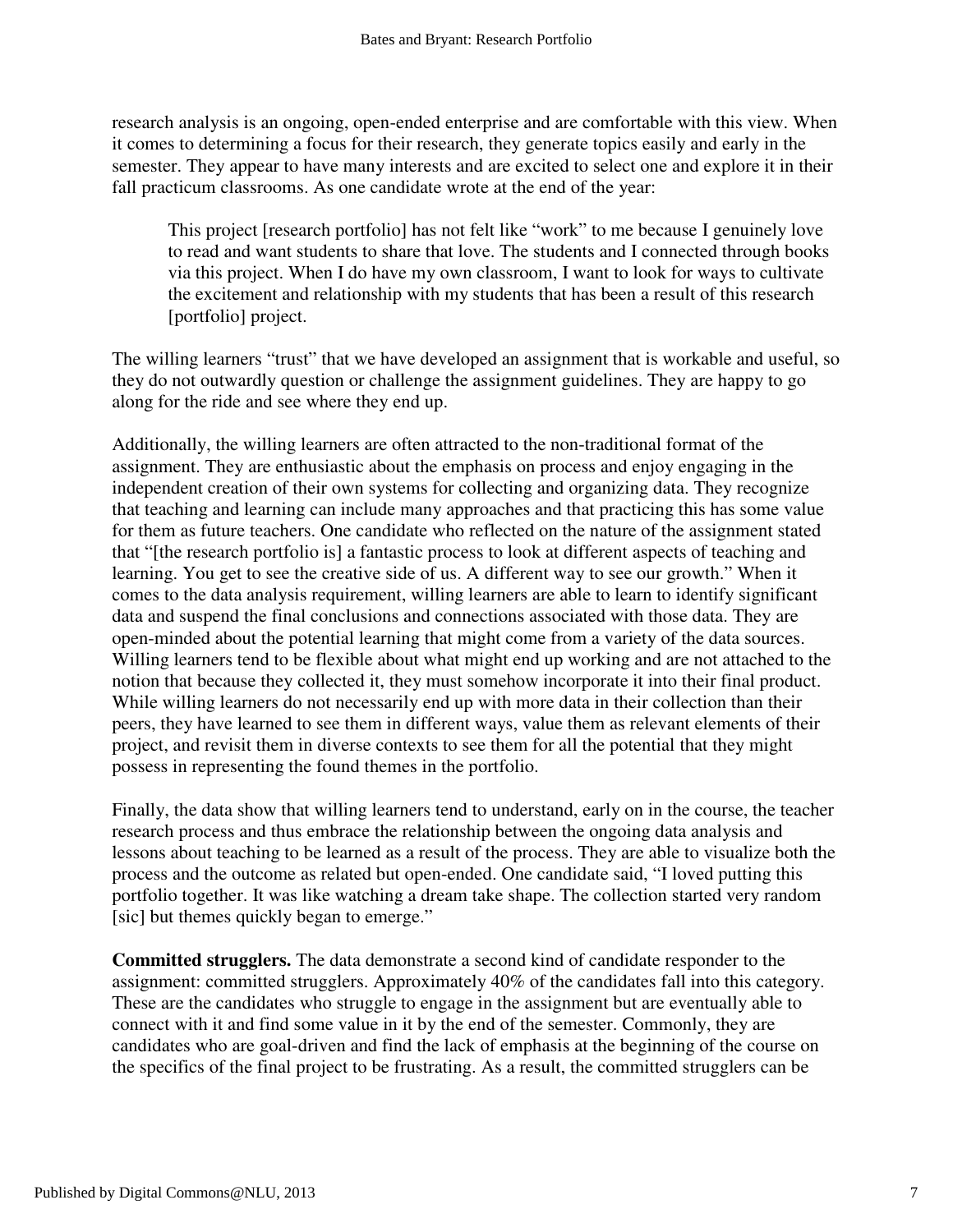identified by their tendency to be hesitant about embracing the assignment requirements because they feel unsure about where they are headed.

When it comes time to select a focus for the research portfolio, they have difficulty narrowing their topic to a meaningful goal because they do not see the connection to an outcome they can't quite imagine. For example, a person may be interested in integrating literacy into the high school math curriculum, but is unable to narrow the concept of literacy to something that is tangible. As a result, the committed strugglers are often those candidates who change their topic throughout the semester and often end up with a topic that they did not start out exploring early on in the semester.

What stands out about these candidates is that they experience frustration early on because they do not see a clear end point or goal to the collecting process, but they are willing to suspend their skepticism and persist in making sense of the assignment in spite of their struggles. Committed strugglers do not cut corners and work hard to take an academic approach, which enables them to gain learning from themes generated near the end of the semester. One candidate who falls into this category said the following at the end of the semester:

This process was one that took a lot of faith and trust on my end [. . . ]. It was slightly frustrating to not know exactly how it was going to turn out when I started. I like having an end goal to visualize and that was certainly not the case with this project.

Committed strugglers also do not quickly or easily understand the point of collecting data and understanding how they are going to learn anything from what feels like a "random" collection of things. In terms of the data analysis process, committed strugglers often are uncomfortable with the ambiguity of analysis, categorizing, seeing patterns, or drawing implications. But, what helps this group of candidates the most is a willingness to stay engaged with the process, and therefore they are often able to realize last-minute insights from the process. Whether this is because they are simply playing the role of the "good candidate" or willingly trying to learn from the experience is unclear. Many express relief and enchantment about the last-minute insights gained. Comments from candidates included:

The process of creating this [research] portfolio has been a complicated, frustrating, time consuming, [and] beautiful journey [. . . ].

I have experienced the importance of letting a process guide me.

As a candidate, I am extremely product-oriented, and I have difficulty just allowing myself to play with ideas and concepts. This project gave me the opportunity to practice that skill.

This process can be difficult for some because our program moves quickly and thus candidates have to select a topic quickly, before they have had much in the way of teaching experience. In the first few years of the study, we used the beginning of the semester to take candidates through a series of activities that help them brainstorm educational topics of interest that they may want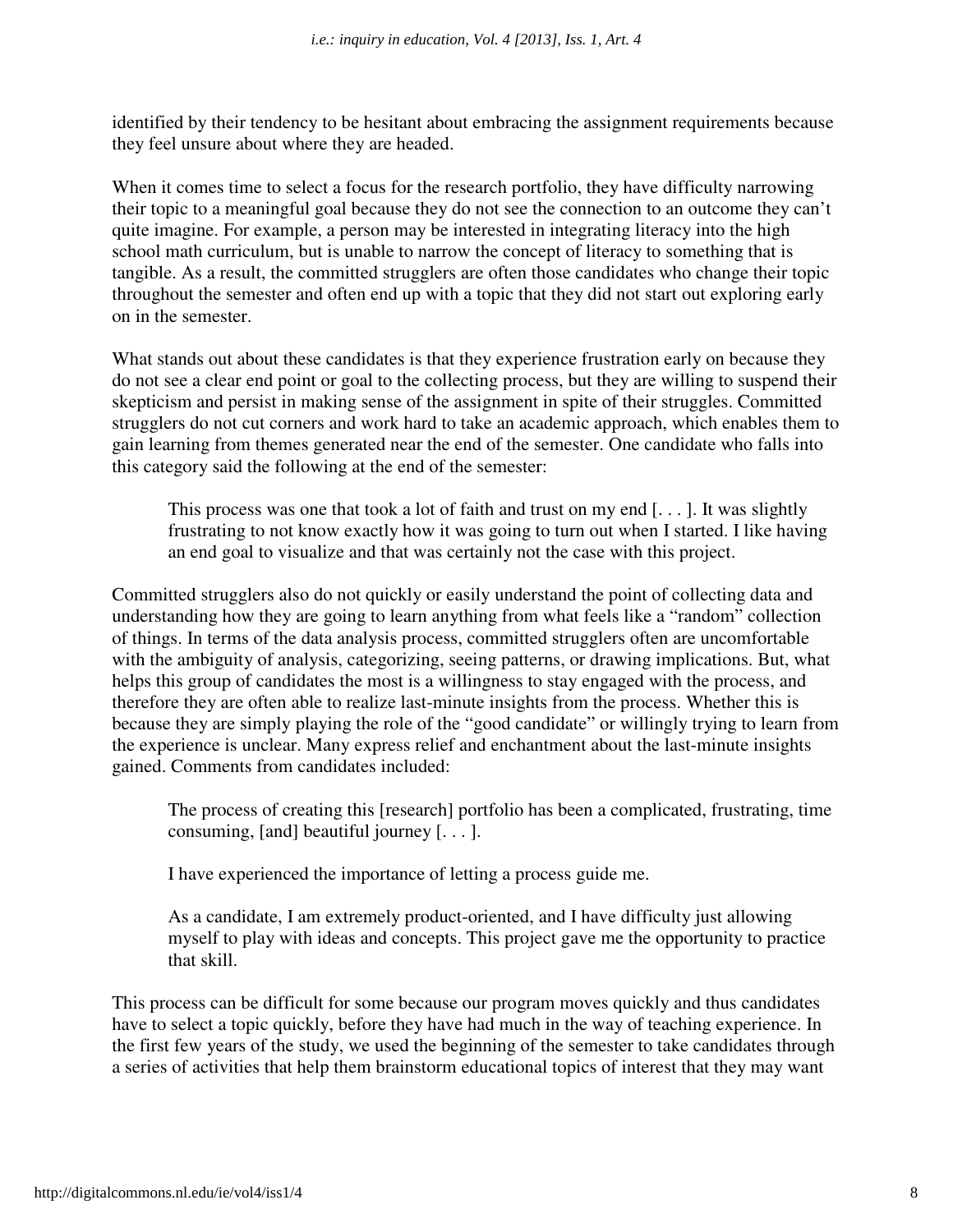to explore in the classroom. The short time frame in which they had to choose a key topic challenged those who did not easily arrive at a topic.

**Dissatisfied learners***.* Those candidates who struggle throughout the process-oriented assignment and either do not see the point of the approach or continue to believe that it is not a valid research strategy are referred to as dissatisfied learners. Approximately 10% of the candidates are in this category. While we are glad that this is not the largest group of candidates in the class, each year we remain concerned that a small portion of candidates complete their fall teaching experiences with this view of teacher research, and we struggle with how to balance our desire that they are fully engaged with the potential the approach offers them and their own preferences for inquiry.

This group typically lacks the ability to develop a topic of interest and often requires significant intervention by faculty to try and help them get to the point of choosing a topic. They also struggle to take ownership of this process and rarely show any investment in the final topic that they end up selecting. As described in the previous section, our shift to a more open-ended and shared focus has been one strategy recently introduced to address this concern. These candidates are uncomfortable with the assignment from the very beginning of the year and continue to express discomfort throughout the semester, failing to connect to either the process or the assignment itself as something they can really learn from. As one candidate bluntly put it, "I didn't get the point of this assignment."

These candidates never make meaningful connections between the data and what they learned about themselves, their students, and teaching, as expressed by one of these students: "It didn't apply to my student teaching." They fail to see how the data represent their classroom experiences, and how they might learn from it. Candidates in this category make comments such as, "Remembering to collect data was hard." As a result, they also struggle to connect with the data analysis process and fail to realize the potential for the various analysis strategies that we teach them. One candidate focused on the nuances of the analysis process commenting, "The analysis was hard. I felt like I could make the data say whatever I wanted it to." As a result, candidates in this group tend to write off teacher research as one of two things: (a) less than relevant and not valid research or (b) as simply a limited way to study education.

#### **Implications**

So what do we learn from viewing our course and project outcomes through these three lenses of

candidate engagement? The connections between their responses and our practice are inextricably linked. We have learned several key lessons about our assignment that we believe influence our teaching. Not surprisingly, we have been reminded that certain alternative teaching and learning methods work more effectively with some candidates than others. If instructors use alternative methods to teach data collection and analysis, with candidates unprepared to learn that way, they may need to develop key readiness

If instructors use alternative methods to teach data collection and analysis, with candidates unprepared to learn that way, they may need to develop key readiness methods to prepare those candidates.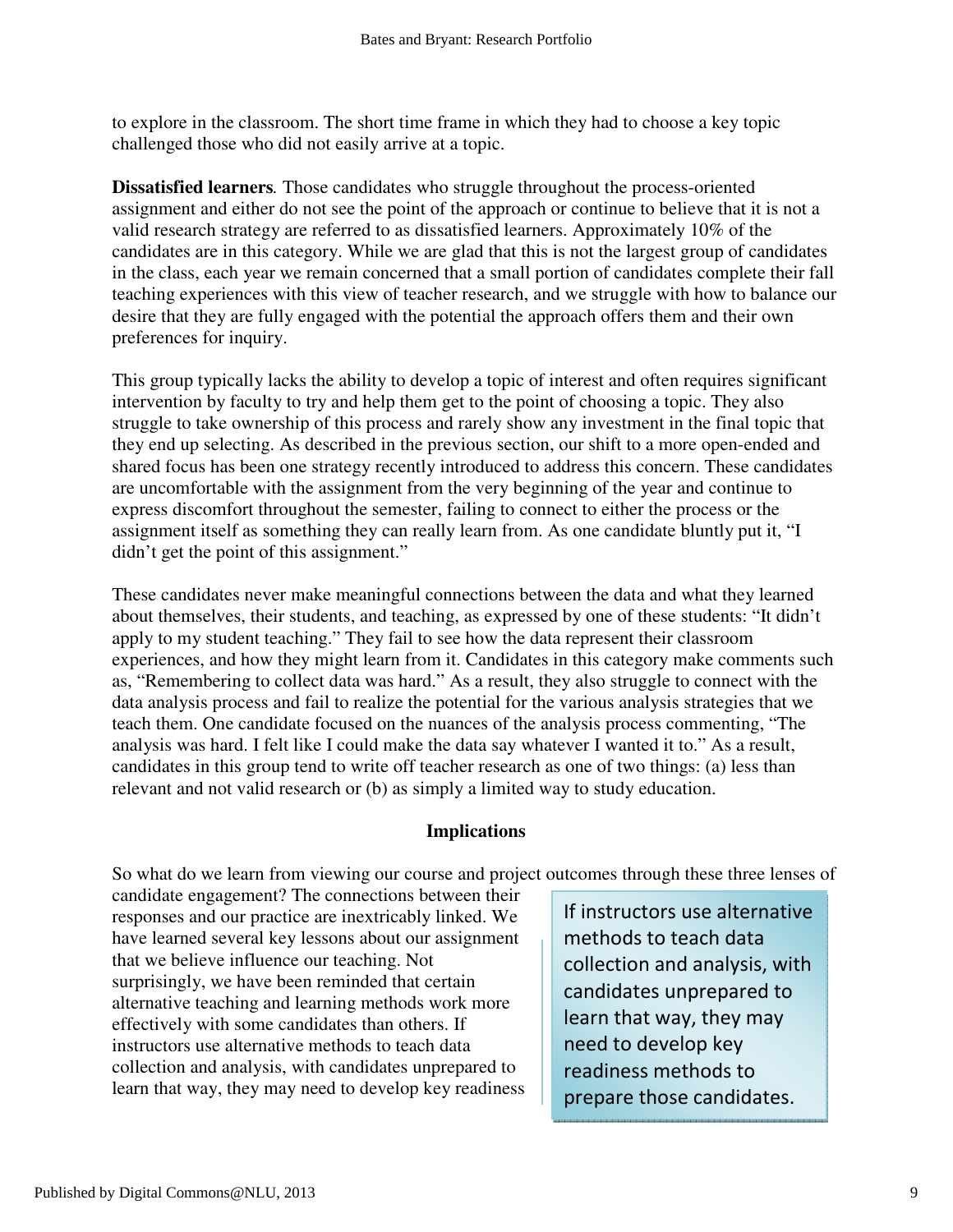methods to prepare those candidates to get the content, value, and skills associated with the alternative methods. More than half of the learners did find the research portfolio a useful and relevant method for data collection and analysis practical to classroom teachers, encouraging us to continue to work with candidates through this process. This understanding of our candidates as learners has provided us with rich opportunities to best support our candidates as we attempt to help them integrate teacher research as a habit of teaching. Thus, we will continue to integrate process-oriented assignments into our teaching.

#### **Alternative Ways to Teach and Learn**

One of our key findings, not surprisingly, focuses on the nature of introducing a teacher research method that seems dissimilar to the type of pedagogy, assessment, or general stance of the rest of the candidates' academic coursework. The research portfolio, as a course assignment and activity, captivates and engages those who are the early adopters of the concept of teacher research. It provides a process and medium that helps them to construct meaning, synthesize key ideas from MAT coursework and field experiences, and reflect on their practice. For example, one candidate stated:

I am inspired by my experiences with teacher research to continue with my new calling. The process has been very challenging in the midst of all of the other requirements of our program and of the needs of our students. Despite the challenge, I have discovered that my internal foundation as a teacher is intact. The most important point that my research experience has reinforced is that I remain a learner as well as a teacher—as long as I continue to question with an open mind, I will continue to improve.

Our work with the research portfolio has caused us to be more explicit with candidates about helping them identify what they are doing as teachers and how it may impact their students' learning as a key impact of their professional growth (Lattimer, 2012). It helped us to identify different aspects of candidate learning in this process, and thus how we can better explain and scaffold the assignment and its long-range benefits to their work as teachers. We believe that this is an important step in guiding and developing candidate understanding of teacher research, but also our own clarity about what we are doing and why. This process fosters a great deal of conversation between us as instructors and encourages us to consider how we are teaching our candidates to engage in the research process.

As an activity, the research portfolio does make it possible to encourage those who do not easily accept or understand the emergent process of teacher research. It certainly moves them closer to understanding the process for the final teacher research projects in the second semester. In that vein, we feel we have developed an approach to data collection and analysis that opens the door for the majority of our candidates, and makes it possible for them to appreciate the range of classroom data which make up a teachers' domain for purposes of analyzing their teaching and student learning, something they may have considered foreign to daily teaching. As one candidate from the most recent group of graduates reflected at the end of the year:

I have been trained to approach data from a scientific mind: do I prove or not prove my hypothesis? In this process, I had certain beliefs about how literature would affect my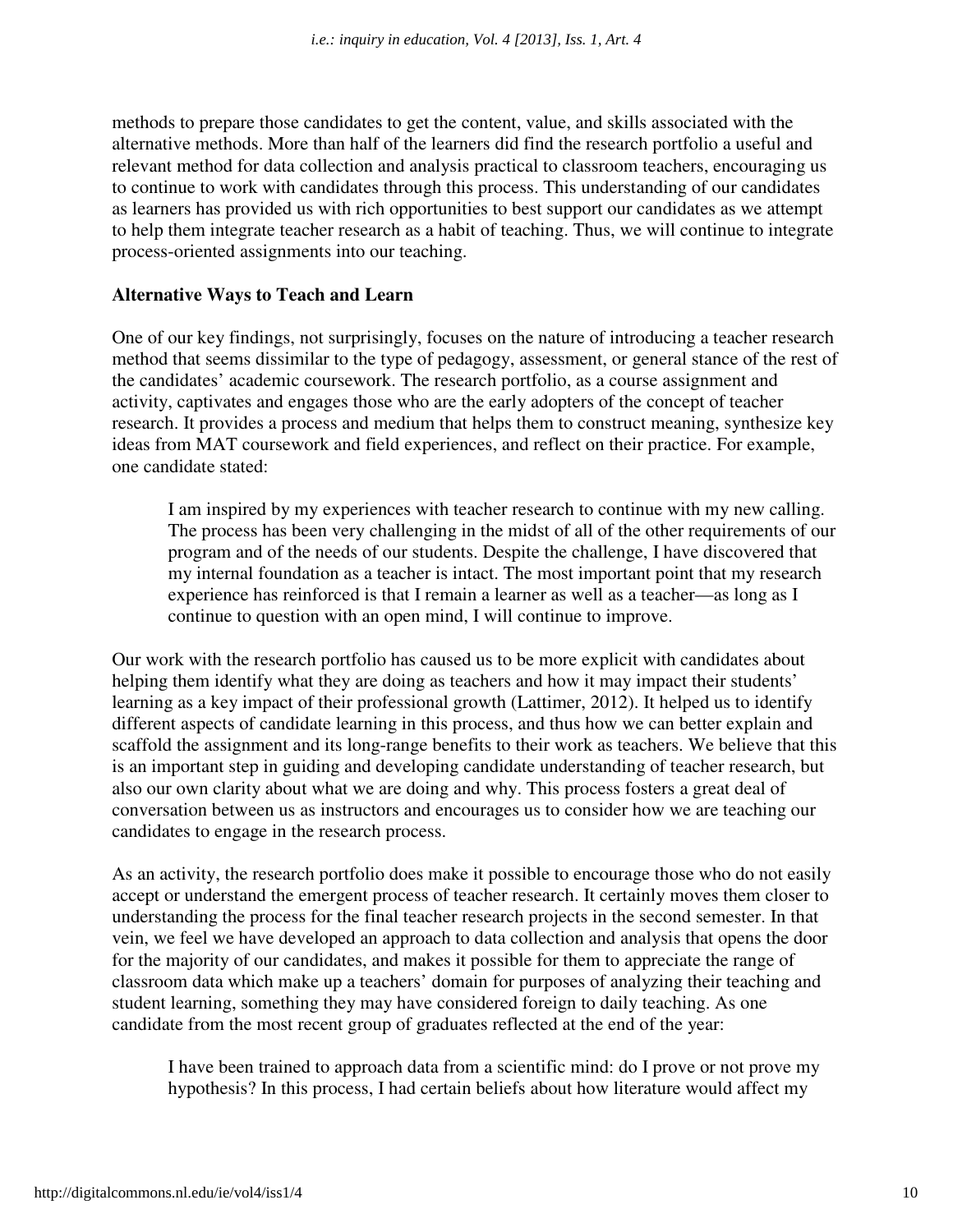[mathematics] classroom. When those failed in this particular class, I was unsure how to proceed. Did that mean I failed or disproved the value of literature in this math class? Since the question was open-ended, I had no answer. All I could do was keep trying new things. In the end, I realized that the process of continually analyzing, questioning, and trying new things *is* teacher research. I do not have to have an exact answer to my question. In the end, I will probably always have fewer answers to my questions. This was an eye-opening experience and has allowed me to expand my thinking about how I approach teaching.

For whatever reason, the research portfolio process seems to open dialogue in a practical way for those candidates who may have struggled with the idea of making teacher research a logical part of their practice. As one commented, "Even though I was resistant in the beginning, I think this project has made me a more reflective teacher. A research project can tell you a lot about the type of teacher you are and where you are heading, but you have to be open to discovering those things about yourself and thankfully I think I have become that kind of teacher." While we are not convinced that it is a magic bullet for addressing their concerns or perspectives about classroom teacher research, the fact that these conversations are raised and developed early in the year makes it possible for us to have a greater impact on candidate awareness of the value of teacher research. We are reassured by comments like the following:

I was really concerned with making this huge research discovery and proving my own pre-judgments, but that's not what it is about at all. It is about how I as an educator can improve what I am doing in the classroom to make learning more meaningful for my students.

#### **A Process Approach to Learning Teacher Research**

The research portfolio encourages us to trust our own teaching process and beliefs that the assignment provides an effective stepping stone for candidates. By continuing to study our own work, we reflect on and revise our teaching in regular and meaningful ways. The research portfolio causes us to continually rethink the assignment to find ways to bring in or respond to the dissatisfied learners, yet maintain the core of the assignment so that it challenges and interests the two other groups of candidates. We view this as a hallmark of effective teaching that we recognize and respond to the distinctions between our candidates as learners and our content, the way they affect each other, and the power of building a deep understanding of our commitments to teacher education.

Ultimately, the research portfolio assignment has achieved one of our major goals of giving all candidates first-hand experience in data collection and analysis as teacher research during the early stages of the teacher preparation experience. It is our hope and belief that starting early exploring reliable methods for making teacher research practical can make it possible for candidates to develop deeper, more refined understandings of teacher research as both a process and habit of mind.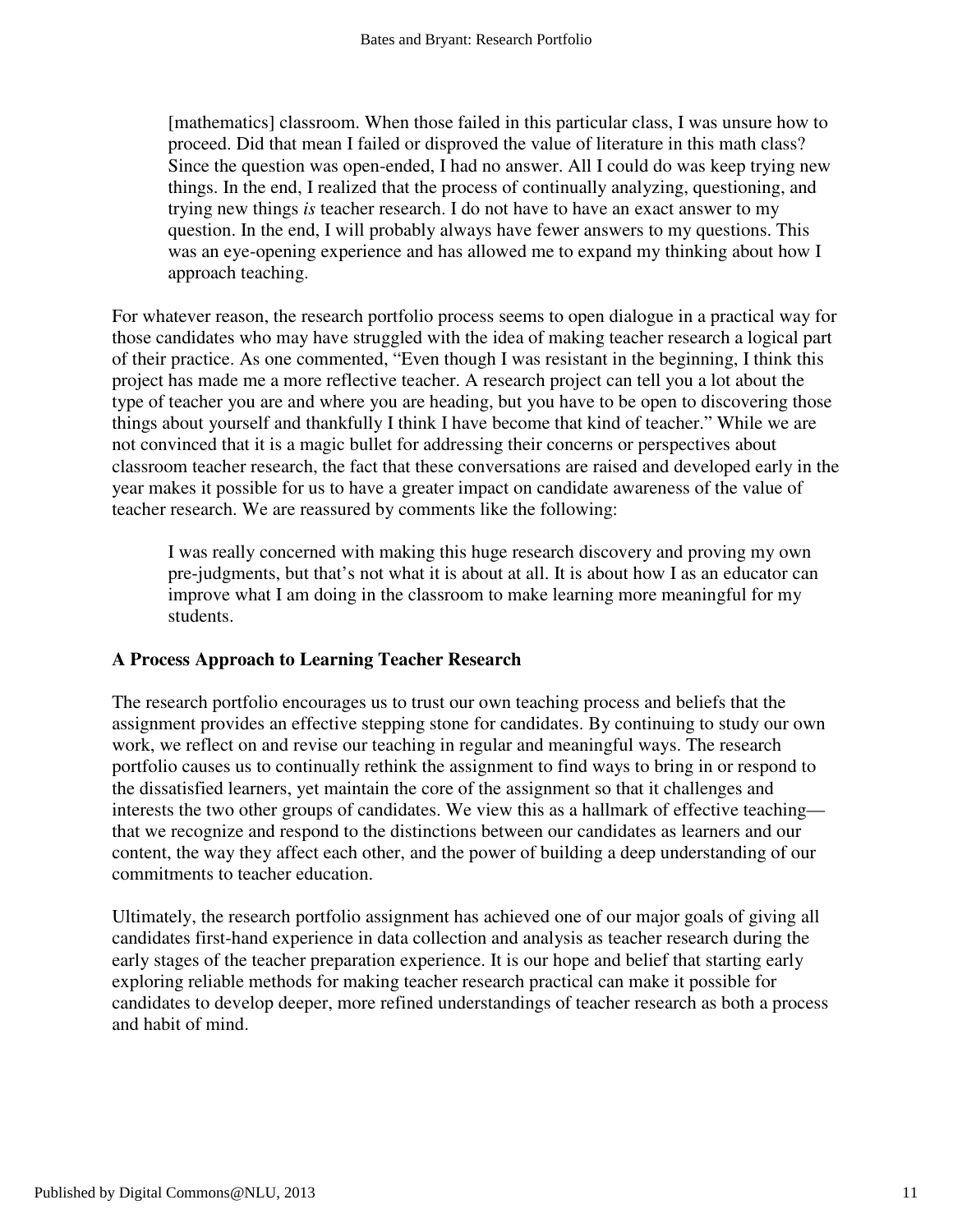#### **Candidate "Readiness"**

We still need to do more to determine how to differentiate instruction so that those who are ready can move forward, and those who are not are brought along in ways that support their learning. We seek to provide continued explicitness about the intentionality of the process orientation of the assignment as one way of helping move all candidates forward in the learning of this assignment. We constantly struggle to find the balance between privileging process and supporting those candidates who are uncomfortable with learning through structured inquiry. We want our candidates to understand the process and appreciate how it relates to teacher research. More than anything, we do not want them to carry negative feelings into the spring teacher research project that undermine their learning in that context.

Our efforts to remove the emphasis on "choosing a topic," that feels so final and demanding to some candidates, by asking our more open-ended question of "What can be learned about students' learning preferences from looking at the data?" encourages a view of curiosity and structure at the same time. So far, this seemed to allow our candidates to fully benefit from the data analysis learning process, but also learn from the experience in positive and productive ways. Yet, we continue to struggle with the balance of choice and ownership we want candidates to feel for the project and the reality of determining how to better help candidates identify a topic of interest when they struggle to identify their own—our goal is to help them maintain ownership. Asking open-ended questions to frame the project while also encouraging and accepting their unique, individual answers to that question is the territory we are now navigating.

#### **Conclusion**

We find that our understandings about this project relate to two areas: faculty learning, and candidate learning and engagement. We see the value of exposing all types of candidates to the process and values of the assignment. We now recognize the necessary and important role of being explicit about our own process and values so candidates can work to understand what we hope to achieve, even if there is uncertainty (Sugishita, 2003). Finally, we see value in finding ways to push candidates outside of their comfort zones as teachers and learners, and explain in greater detail how this can positively affect their learning as well as their future teaching.

For us, the rich set of data generated by this kind of study of our own practice informed our thinking about teacher research with novice teachers, while also helping us to develop some exemplary practices that aid us in teaching future teachers to be classroom-based researchers. As Sugishita (2003) reminds us, "Inquiry is hard work, both for educators and for novice classroom practitioners. It is essential, however, that our instructional objectives remain focused on the long-term goal of helping teachers to develop a sound understanding of themselves and their work through ongoing reflection and systematic investigation into their practices" (p. 7). We do this with the goal that our candidates will be able to realize and appreciate the potential of teacher research as a self-study process that will guide them in the future challenges they will encounter throughout their teaching lives. We continue to research this experience for our future candidates while also working to implement greater connections between course and field in our candidates' learning.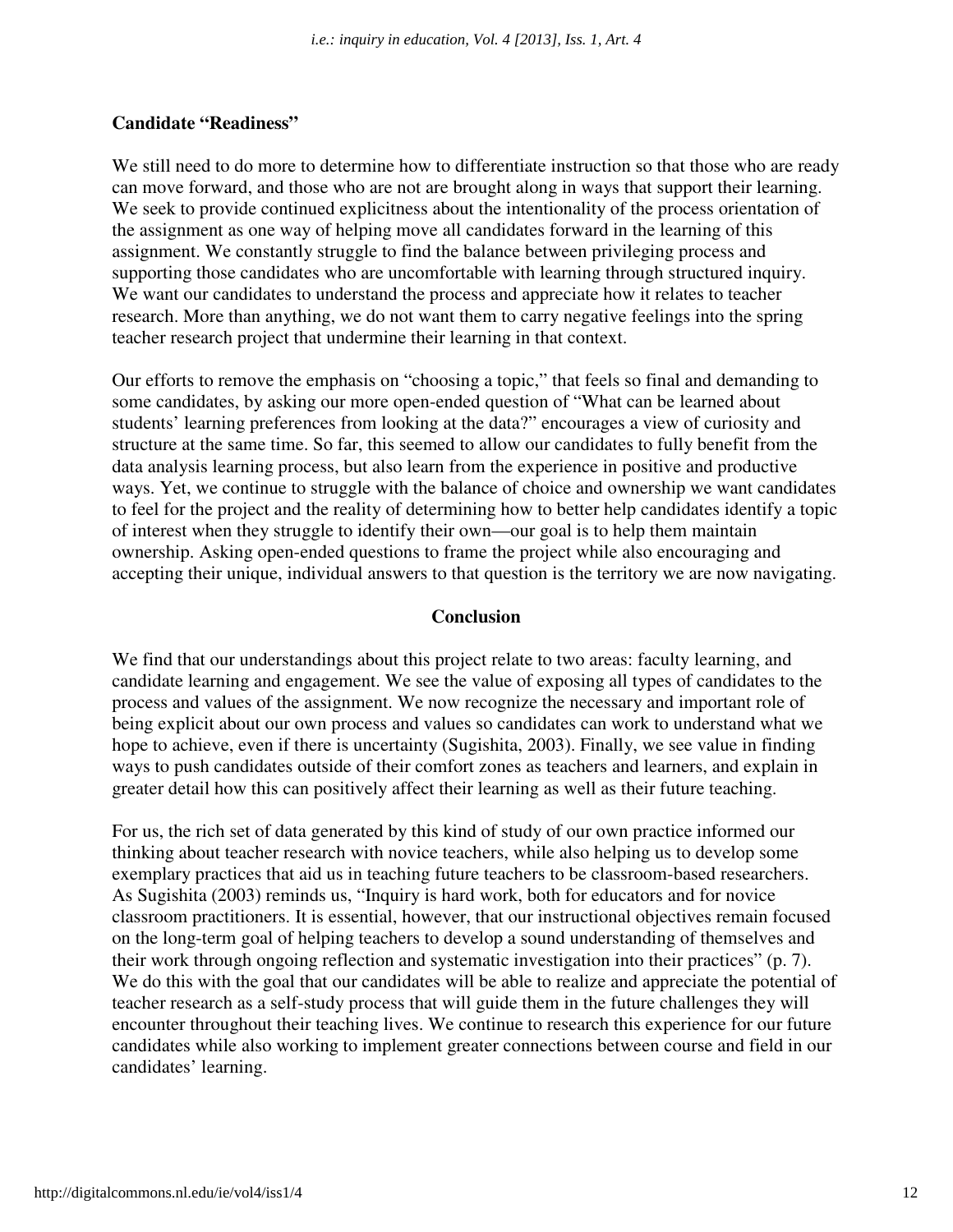*Alisa J. Bates is an associate professor in the Graduate School of Education at Willamette University in Salem, Oregon. She coordinates the online K-12 Masters of Arts in Teaching program. Her research interests center on the supervision of student teachers and the use of inquiry philosophies and strategies in teacher education curriculum.* 

*Jill Bryant is a professor in the Graduate School of Education at Willamette University in Salem, Oregon. At Willamette she teaches literacy and teacher research courses to K-12 preservice and inservice teachers. Her research interests include the teaching of writing, inquiry, and online pedagogy.* 

#### **References**

- Antonek, J. L., McCormick, D. E., & Donato, R. (1997). The student teacher portfolio as autobiography: Developing a professional identity. *The Modern Language Journal*, *81*, 15-27.
- Auger, W., & Wideman, R. (2000). Using action research to open the door to life-long professional learning. *Education*, *121*, 120-128.
- Bullar, J., & Bullock, J. R. (2002). Modeling collaboration, in-depth projects, and cognitive discourse: A Reggio Emilia project approach course. *Early Childhood Research and Practice: An Internet Journal on the Development, Care, and Education of Young Children, 4*(2). Retrieved from http://ecrp.uiuc.edu/v4n2/bullard.html
- Caskey, M. (Ed.). (2005). *Making a difference: Action research in middle level education*. Greenwich: Middle Level Education Research.
- Chant, R. H., Heafner, T. L., & Bennett, K. R. (2004). Connecting personal theorizing and action research in preservice teacher development. *Teacher Education Quarterly*, *31*(3), 25-42.
- Cochran-Smith, M., & Lytle, S. L. (1993). *Inside/outside: Teacher research and knowledge*. New York: Teachers College Press.
- Cochran-Smith, M., & Lytle, S. L. (1999). The teacher research movement: A decade later. *Educational Researcher*, *28*(7), 15-25.
- Cochran-Smith, M., & Lytle, S. L. (2009). *Inquiry as stance: Practitioner research in the next generation*. New York: Teachers College Press.
- Dana, N. F., & Yendol-Silva, D. (2003). *The reflective educator's guide to classroom research: Learning to teach and teaching to learn through practitioner inquiry*. Thousand Oaks, CA: Corwin Press.
- Gelter, H. (2003). Why is reflective thinking uncommon? *Reflective Practice*, *4*, 337-344.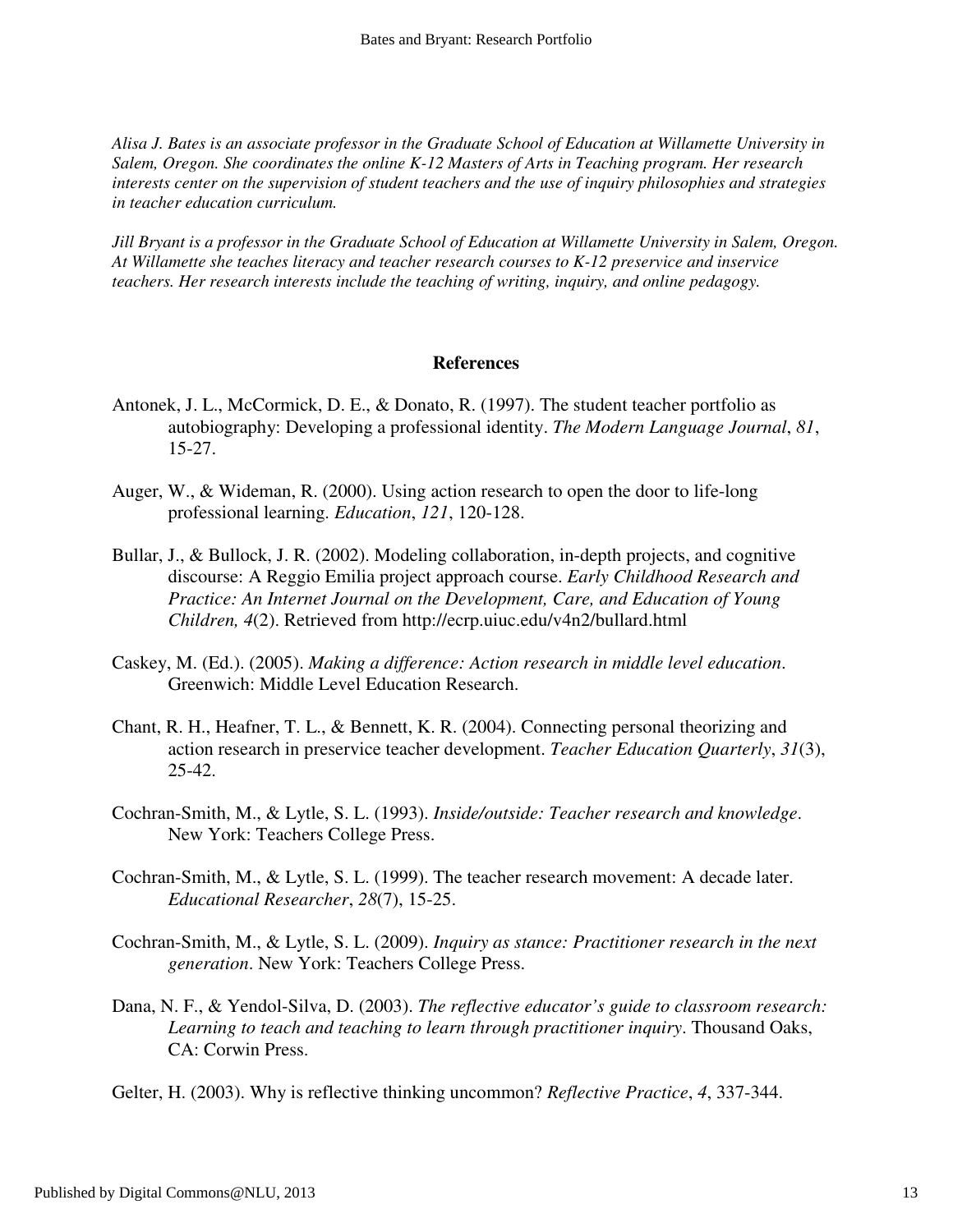- Glaser, B., & Strauss, A. (1967). *The discovery of Grounded Theory: Strategies for qualitative research*. Chicago: Aldine.
- Green, S. K., & Brown, M. (2006). Promoting action research and problem solving among teacher candidates: One elementary school's journey. *Action in Teacher Education*, *27*(4), 45-54.
- Grimmett, P. P., & Erickson, G. L. (1988). *Reflection in teacher education*. New York: Teachers College Press.
- Hong, S. B., & McNair, S. (2003). Documentation of children's project work: A tool for fostering reflection and reconstruction in preservice and inservice teachers. *The Journal of Early Education and Family Review*, *11*, 35-42.
- Hubbard, R. S., & Power, B. M. (2003). *The art of classroom inquiry: A handbook for teacher-researchers* (2nd ed.). Portsmouth: Heinemann.
- Lattimer, H. (2012). Action research in pre-service teacher education: Is there value added? *i.e.: Inquiry in Education, 3*(1), Article 5*.* Retrieved from http://digitalcommons.nl.edu/ie/vol3/iss1/5
- Lyons, N. (1998). *With portfolio in hand: Validating the new teacher professionalism*. New York: Teachers College Press.
- Miles, M. A., & Huberman, A. M. (1984). *Qualitative data analysis: An expanded sourcebook*. Thousand Oaks, CA: Sage.
- New, R. S. (2003). Reggio Emilia: New ways to think about schooling. *Educational Leadership*, *60*, 34-38.
- Phillips, D., & Carr, K. (2010). *Becoming a teacher though action research* (2<sup>nd</sup> ed.). New York: Routledge.
- Poetter, T. S. (1997). *Voices of inquiry in teacher education.* Mahwah, NJ: Lawrence Erlbaum.
- Samaras, A. P. (2011). *Self-study teacher research: Improving your practice through collaborative inquiry*. Thousand Oaks, CA: Sage.
- Schon, D. (1987). *Educating the reflective practitioner: Towards a new design for teaching and learning in the professions*. San Francisco: Jossey-Bass.
- Shagoury, R., & Power, B. (2012). *Living the questions: A guide for teacher-researchers* (2<sup>nd</sup> ed.). Portland, ME: Stenhouse.
- Sugishita, J. (2003). Classroom inquiry in pre-service training: The experiences of six teacher